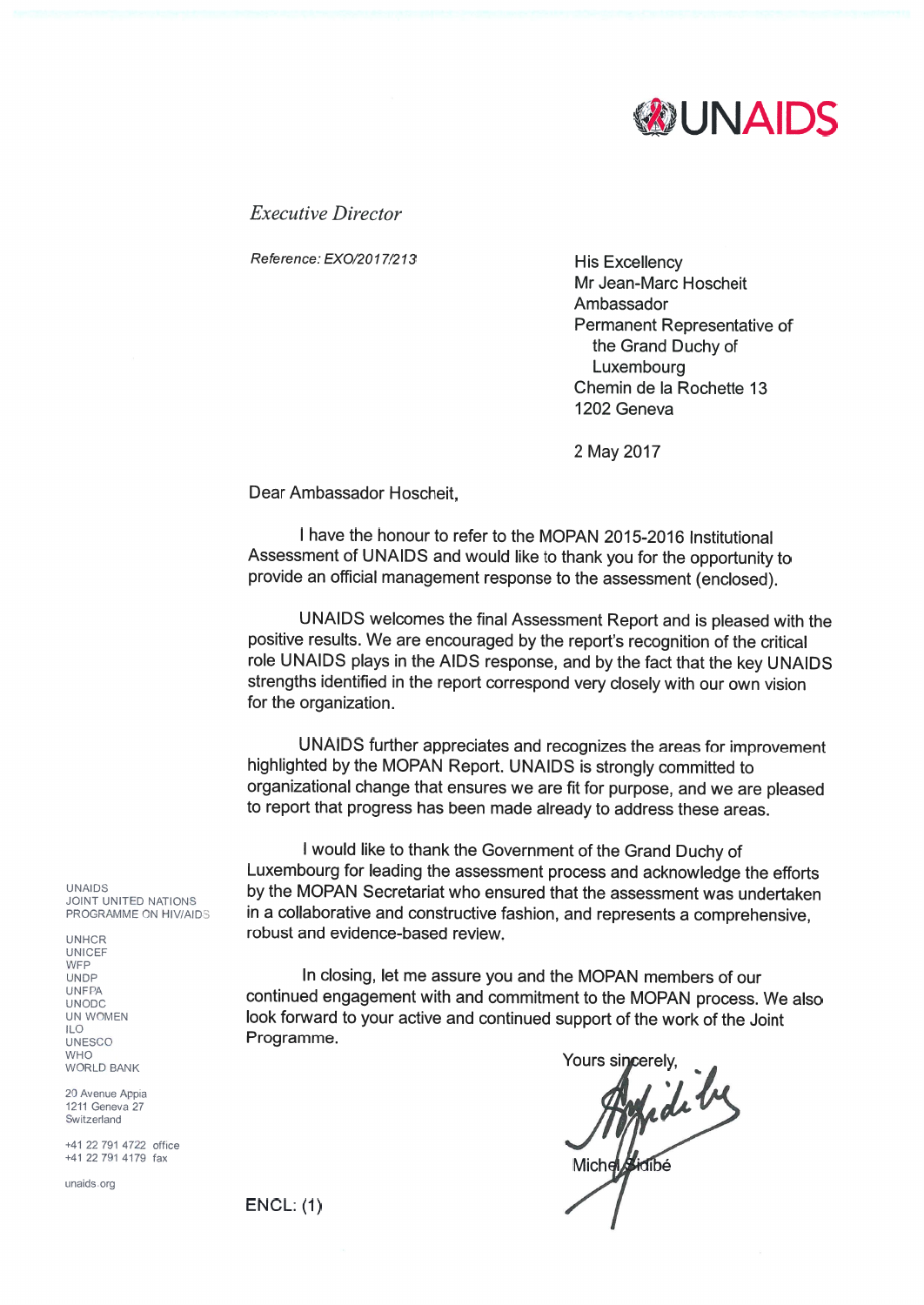# **UNAIDS Management Response to the MOPAN Assessment**

#### **General Comments to the Assessment**

UNAIDS welcomes the final MOPAN 2015-2016 Institutional Assessment Report and is pleased with the positive results. The report is an important opportunity to gauge how key partners and donors perceive UNAIDS's performance. UNAIDS is grateful for the constructive feedback received, as well as for the opportunity to provide a management response. General comments are contained in the first section, while the second section provides further details on specific performance areas.

The final report of the MOPAN assessment presents a comprehensive, robust and evidence-based review. It will inform UNAIDS's ongoing efforts for improvement in order to achieve the ambitious agenda set by the 2016 Political Declaration for ending AIDS by 2030.

We are encouraged by the report's recognition of the critical role UNAIDS plays in the AIDS response, and by the fact that the key UNAIDS strengths identified in the report correspond very closely with our own vision for the organization:

Contributing to change, particularly for tackling stigma and discrimination;

Supporting the use of strategic information by working to gather, analyse and utilize information on the epidemic;

Using UNAIDS's convening power and partnerships, and bringing stakeholders together to reach consensus and join efforts;

National-level coordination to ensure that key stakeholders have a voice in decision making; and

Systems of mutual accountability to enable partners to identify and track progress towards the global targets.

UNAIDS is strongly committed to organizational change that ensures we are fit for purpose, and our track record from previous MOPAN Assessments confirms our considerable success in achieving this goal.<br>UNAIDS recognizes the significant efforts undertaken by MOPAN for this third cycle of assessments

to further fine-tune and adapt processes and methodologies that can strengthen the assessments of a wider range of multilateral organizations. Assessing the work of the UNAIDS Secretariat, which is part of the unique operating model of a Joint Programme with 11 Cosponsors, is a complex undertaking and requires some flexibility in the methodology used.<br>As the UN moves to become more "fit for purpose" in order to support Member States to implement

the Sustainable Development Agenda, the roles of the UN System, complex inter-linkages between various mandate areas and individual UN agencies, Member States and other partners will only become more important. Therefore assessments such as the MOPAN will also require continuous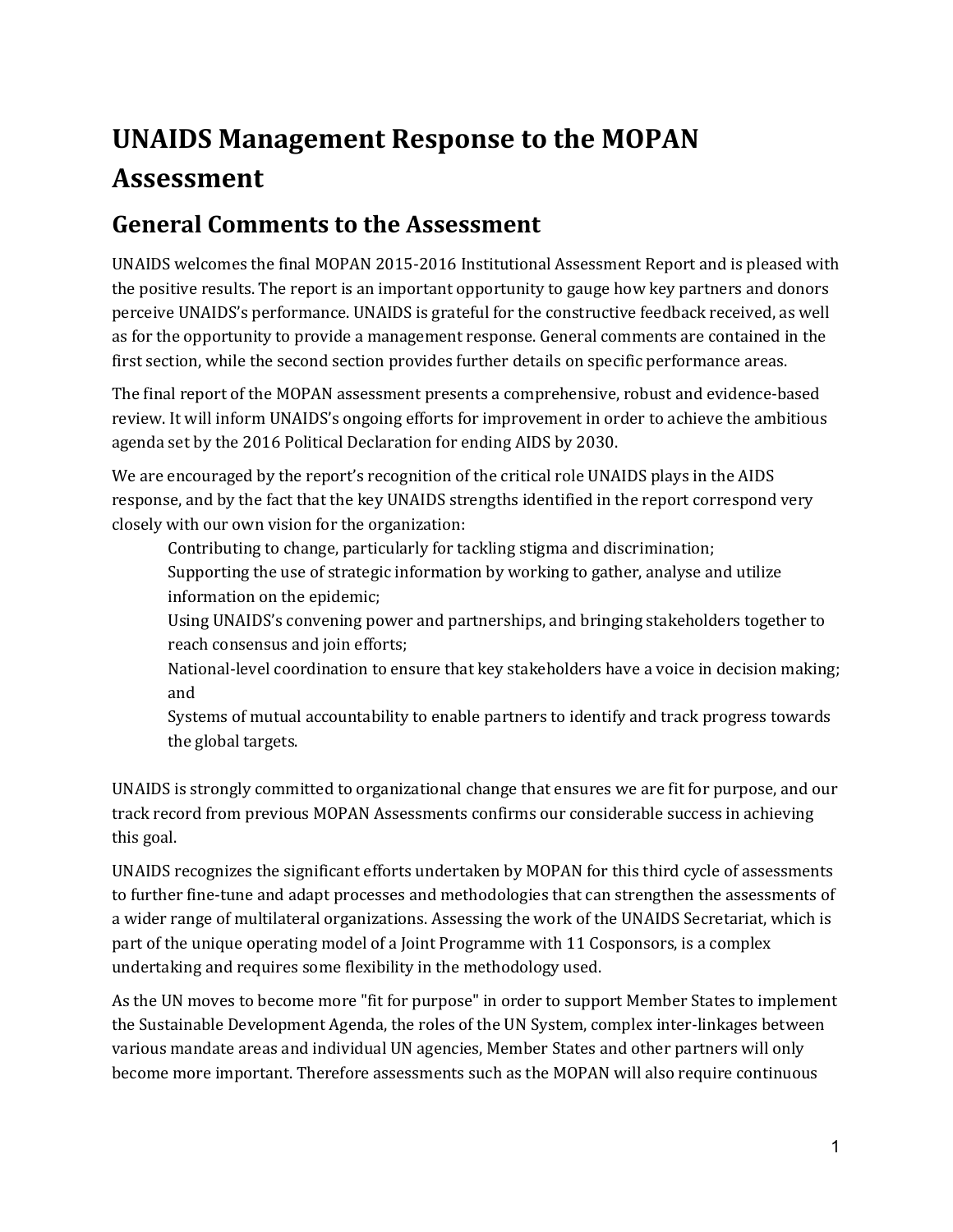adaptation to insure that their methodology will adequately measure the UN's evolving contributions and support in a changing environment.

UNAIDS further appreciates and recognizes the areas for improvement highlighted by the MOPAN Report. We are pleased to report that progress has been made already to address these issues, as shown in the relevant sections below.

### **Performance Areas**

#### **Strategic Management:**

UNAIDS notes with appreciation the MOPAN findings that UNAIDS has a strong strategic focus and financial framework, which is based on a clear analysis of our comparative advantage. We are particularly proud that the 2016–2021 UNAIDS Strategy was the first in the UN system to be explicitly linked to the Sustainable Development Goals.

It is useful to note that the MOPAN analysis was undertaken at a time when UNAIDS faced considerable financial constraints due to unprecedented and sudden reductions in funding. These followed the approval of the 2016–2021 Strategy and UBRAF by the Programme Coordination Board (PCB) in October 2015, where very strong support for the Joint Programme was expressed. The assessment of UNAIDS occurred at a time when collaboration between the Cosponsors and Secretariat was strained due to the reduced funding, steps were being taken to manage and mitigate the impact of the budgetary shortfall, and resource mobilization was intensified.

To analyze the impact of the reduced funding and identify ways for dealing with the budgetary shortfall, a working group of the Committee of Cosponsoring Organizations and the Secretariat was established. Findings and conclusions were presented to the PCB in December 2016<sup>1</sup>. In the second half of 2016, UNAIDS's financial situation stabilized, as noted in the external auditor's report, which will be presented to the Board in June 2017. The report highlights that UNAIDS ended 2016 with a small surplus (US\$ 2.6 million), compared with the large deficit registered at the end of 2015 (US\$ 68 million).

It is encouraging that the MOPAN recognizes our continuous efforts to align UNAIDS's operating model with our strategy. The UNAIDS Executive Director and the UNAIDS Committee of Cosponsoring Organizations established a Global Review Panel on the Future of the UNAIDS Joint Programme Model <sup>2</sup> in December 2016 to recommend ways to strengthen this unique model. The panel will present its recommendations to the PCB in June 2017. The panel is focusing specifically on three fundamental pillars of the Joint Programme: *joint working, governance, and financing and accountability*.

<sup>1</sup> *http://www.unaids.org/en/resources/documents/2016/PCB39\_16-21*

<sup>2</sup> *http://www.unaids.org/en/20170127\_Global\_Review\_Panel*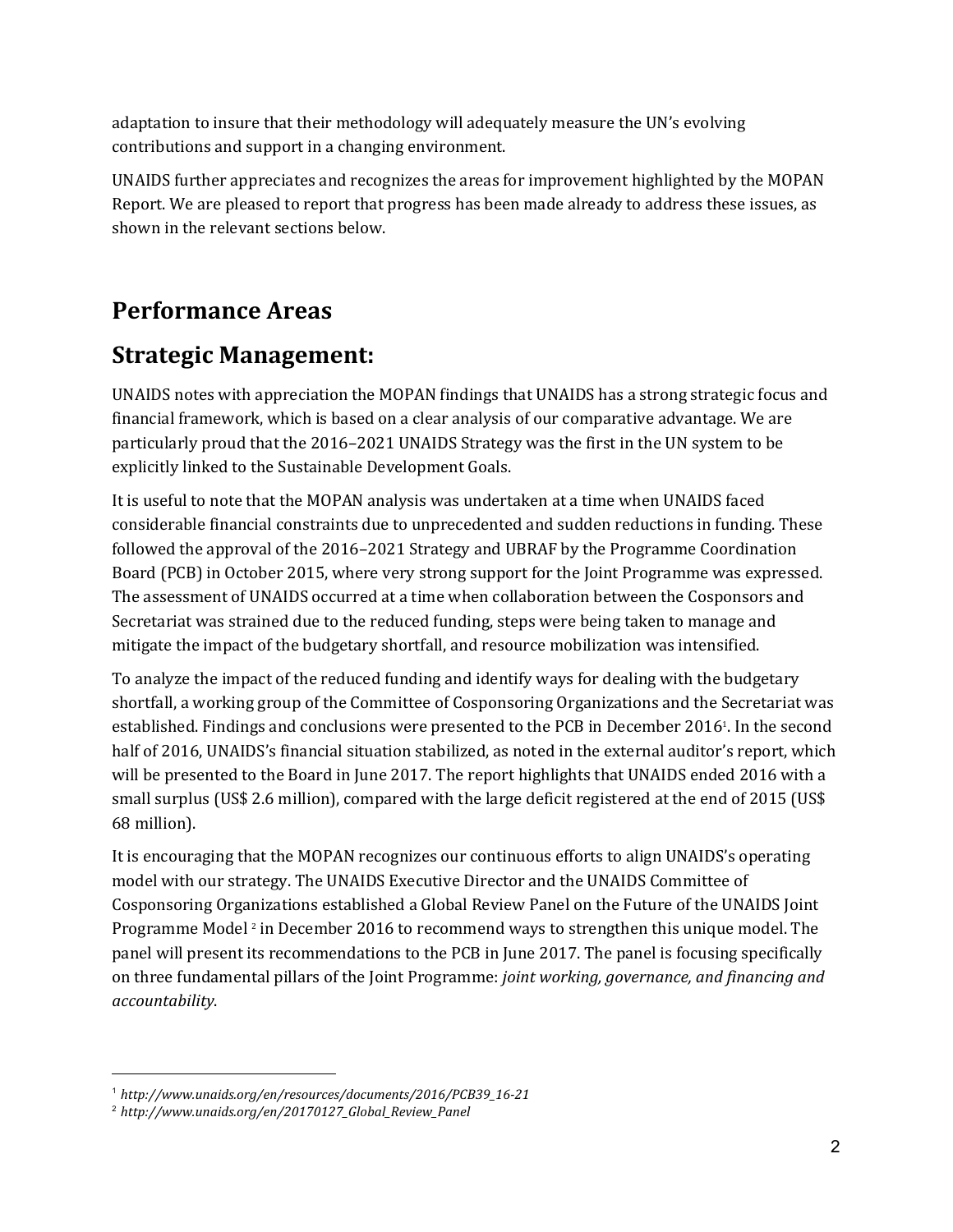We appreciate the overall positive assessment of our implementation of global frameworks for the crosscutting issues of gender, equality, good governance and human rights.

The unique model of the Joint Programme is grounded in the recognition that HIV is not only a health issue, but also a developmental issue. HIV therefore requires a multi-sectoral response and the expertise of a wide range of agencies. The Joint Programme approach also promotes efficiency and reduces parallel processes and frameworks, especially around crosscutting issues. The Secretariat benefits from the policies and guidelines established by the specialist Cosponsors. However, these arrangements and divisions of labour are not consistently evident in the MOPAN narrative and may have affected the rating.

UNAIDS is proud of the Secretariat's Emissions Reduction Strategy (ERS) launched in 2013, which committed the Secretariat to reduce emissions by 5% using its 2010 UN Greenhouse Gas inventory (GHG) as a baseline. In 2015, the UNAIDS Secretariat offset unavoidable GHG emissions, as measured by the UN GHG inventory, for the years 2012, 2013 and 2014, thus meeting the Secretary-General's call for all UN organizations to become climate neutral by 2020. Nevertheless, UNAIDS recognizes the importance of a dedicated policy statement on environmental sustainability and climate change to guide the organization in key areas, and is actively working towards it.

The MOPAN narrative states that while gender is reflected in UNAIDS's corporate commitments, strategic plan and accountability systems, the organization does not have a separate and dedicated statement on gender equality for guiding the organization's work. Gender and human rights are integral to all of UNAIDS' work. All funding agreements that UNAIDS makes are systematically reviewed by the Programme Review Committee (PRC). The Gender and Human Rights Division reviews all agreements as a part of the Committee to ensure inclusion of gender and human rights.

Also, the UNAIDS Gender Action Plan, developed in 2013, outlines a structured agenda for improving gender balance within UNAIDS, linked to the UN's System-Wide Action Plan on Gender Equality and Women's Empowerment. The objective of the Plan is to nurture a supportive organizational culture for all staff. UNAIDS is "meeting" or "exceeding" 80% of UN System-Wide Action Plan on Gender Equality indicators<sup>3</sup>, with lower scores for resource allocation, gender architecture/parity and coherence. In addition, the Gender Action Plan, which has clear targets and is being monitored and reported on, UNAIDS has also piloted the Gender Marker in its budgeting and financial allocations.

Gender equality has been integrated throughout and as a stand-alone target in the 2016–2021 Strategy and in all reporting mechanisms, aligned to the SDGs. This follows the recommendation from the End Review of the Accelerated Agenda for Women, Girls, Gender Equality and HIV<sup>4</sup>: *"Streamline gender and HIV into the UNAIDS Strategy 2016-2021 and its corresponding UBRAF, rather than addressing these as a separate operational framework such as the Agenda."* (End Review of the Accelerated Agenda for Women, girls, gender equality and HIV, iii, 2016)

<sup>3</sup> *https://undg.org/document/un-system-wide-action-plan-on-gender-equality-and-the-empowerment-of-women/* <sup>4</sup>*https://results.unaids.org/sites/default/files/documents/End%20Review%20of%20UNAIDS%20Agenda\_Final%20Jan%20 2016.pdf*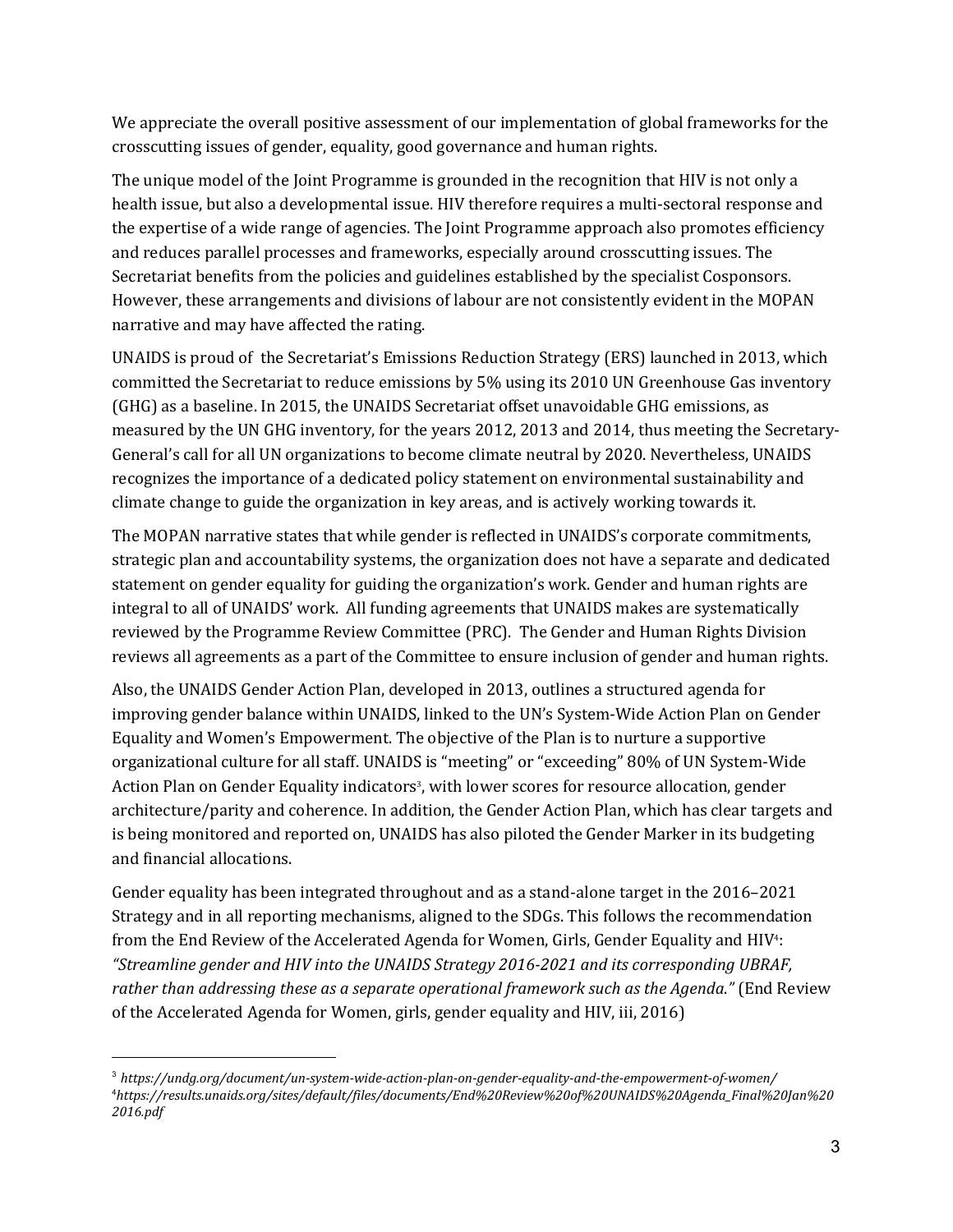## **Operational Management**

UNAIDS notes with appreciation the positive assessment of UNAIDS Operational Management and the recognition of UNAIDS's efforts to align its structures with its strategic priorities and architecture.

As noted in the report, the Secretariat realignment exercise was underway at the time of the MOPAN review, and significant efforts have been made over the past several years to align budgets to key functions and organizational priorities. The repositioning of the Secretariat is aimed at a more streamlined and field-oriented organization (a 70:30 field-to-Headquarters staff ratio); fewer units, flatter hierarchy and the elimination of duplication; a focus on innovation, productivity, cost efficiencies and reduced operational costs; and strengthened risk and change management, evaluation and accountability. This is being done while maintaining strong capacity on core functions at all levels.

The assessment further highlights the strength of the Unified Budget, Results and Accountability Framework (UBRAF) in providing a clear overarching statement, setting out the criteria and proposed country resource allocations. The report, however, details perceived concerns on the degree of transparency in resource allocation to Cosponsors. It is important to note that the Cosponsors were fully engaged in the development of the 2016–2021 Strategy and the UBRAF. They are convened twice annually in the CCO, and participate in the PCBs. Nevertheless, the first half of 2016, when the MOPAN interviews were conducted, was a difficult period for the Joint Programme, with the Cosponsors and Secretariat individually trying to identify ways to deal with the sudden reductions in funding.

Global level coordination and cooperation with the Cosponsors got back on track in the second half of 2016 as is evidenced by the documentation prepared jointly for the December 2016 Board meeting on the impact and implications of the budget shortfall on the implementation of the UNAIDS 2016-2021 Strategy<sup>5</sup>. .

## **Relationship Management**

UNAIDS appreciates the positive assessment of the relationship management performance area. Our role as coordinator and convenor, working to support a wide range of partners, is central to our mandate and vision. In this regard we take the concerns of our partners seriously.

The Cosponsors are crucial to the Joint Programme and the work of the UNAIDS Secretariat: it is important that their voices are strongly represented in the assessment. However, in the sampling of interviewees, the centrality of the Cosponsors at the country and regional level may not have been adequately captured.

<sup>5</sup> *www.unaids.org/en/resources/documents/2016/PCB39\_16-21*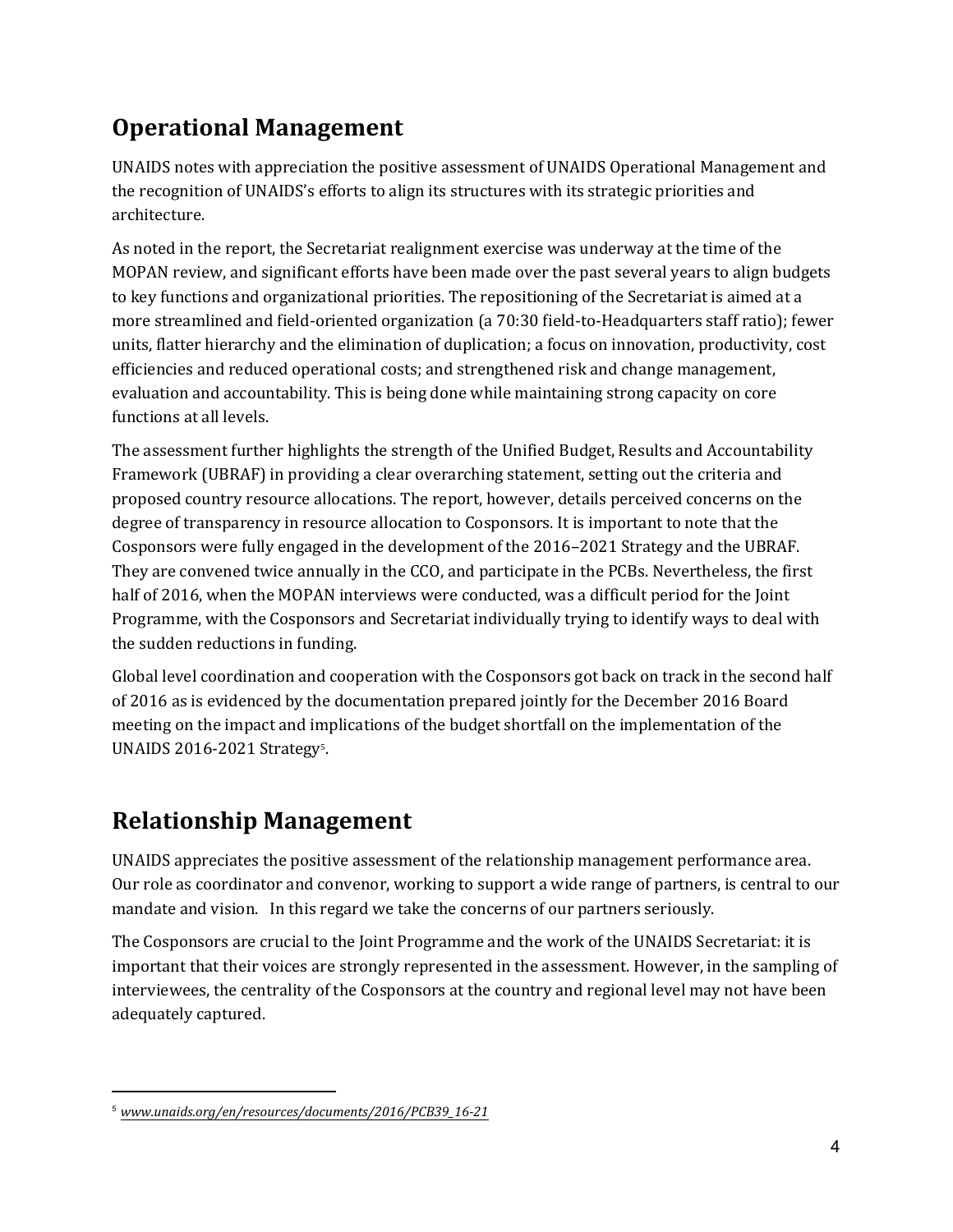UNAIDS is committed to and is a strong supporter of the BUSAN Partnership for Effective Development Cooperation. Its shared principles are central to the AIDS response and wider sustainable development, and UNAIDS for many years has consistently championed those. In 2004, UNAIDS took the lead in endorsing the "Three Ones" principles, which call for consolidating AIDS efforts within each country and supporting partner countries to develop: one national AIDS action framework; one national AIDS coordinating authority; and one agreed country-level monitoring and evaluation system. The "Three Ones" translate the Paris Declaration into action. The principles enable countries to focus resources for a more efficient response, rather than use them in a fragmented manner. Additionally, as a signatory of the IHP+ Global compact, UNAIDS strengthened its commitment to the Paris Principles of Aid Effectiveness and the BUSAN Partnership Agreement. It is therefore surprising that our adherence to the Busan Partnership was scored as "highly unsatisfactory". The rating might reflect a misperception of the role and set-up of the UNAIDS (Secretariat) at Country level, where UNAIDS disburses minimum funding and operates under the umbrella of the Resident Coordinator system.

UNAIDS notes the feedback on the sharing of key information, but believes that the generally low assessment score is inconsistent with the comment that "In a response to a survey question on whether UNAIDS shares key information (analysis, budgeting, management and results) with Cosponsors and other partners on an ongoing basis, a majority of respondents assessed UNAIDS positively". Furthermore, "Investing for results", which has been available since November 2014, presents all UNAIDS programmatic and financial reporting material accurately and in a transparent manner. As outlined in some of the other responses, there is an extensive consultative process to ensure that accountability planning and reporting is participatory and accurate.

UNAIDS is pleased to announce that it became an IATI publisher in late 2016. UNAIDS will publish additional information in the coming months (2016–2017 budget and expenditure data by June 2017) and will enhance the presentation of data.

UNAIDS is committed to achieving clear standards and procedures for accountability. The National Commitments and Policy Instrument is a tool that UNAIDS has included in our Global Reporting process, which governments and civil society complete to improve accountability in the HIV response. The process allows civil society to be directly involved in the review and evaluation of national policies and programmes related to the HIV response. It is also important to note that the UNAIDS governance model includes civil society representation on the PCB (which is referred to in the document review but not in this section of the report).

Regular stakeholder reviews and annual peer reviews take place at national, regional and global levels. During the UBRAF development, special consideration was given to civil society-related indicators for gauging the Joint Team's contribution to strengthening civil society engagement in national responses and the results of those engagements. Members of the PCB working group, nominated by the PCB NGO delegation, led the process to develop civil society-related indicators.

UNAIDS takes note of the MOPAN comments in relation to risk. Since the assessment, significant progress has been made in this area. In addition to the Risk Management Policy, Governance and Terms of Reference of the Risk Management Committee, UNAIDS established a register on the top